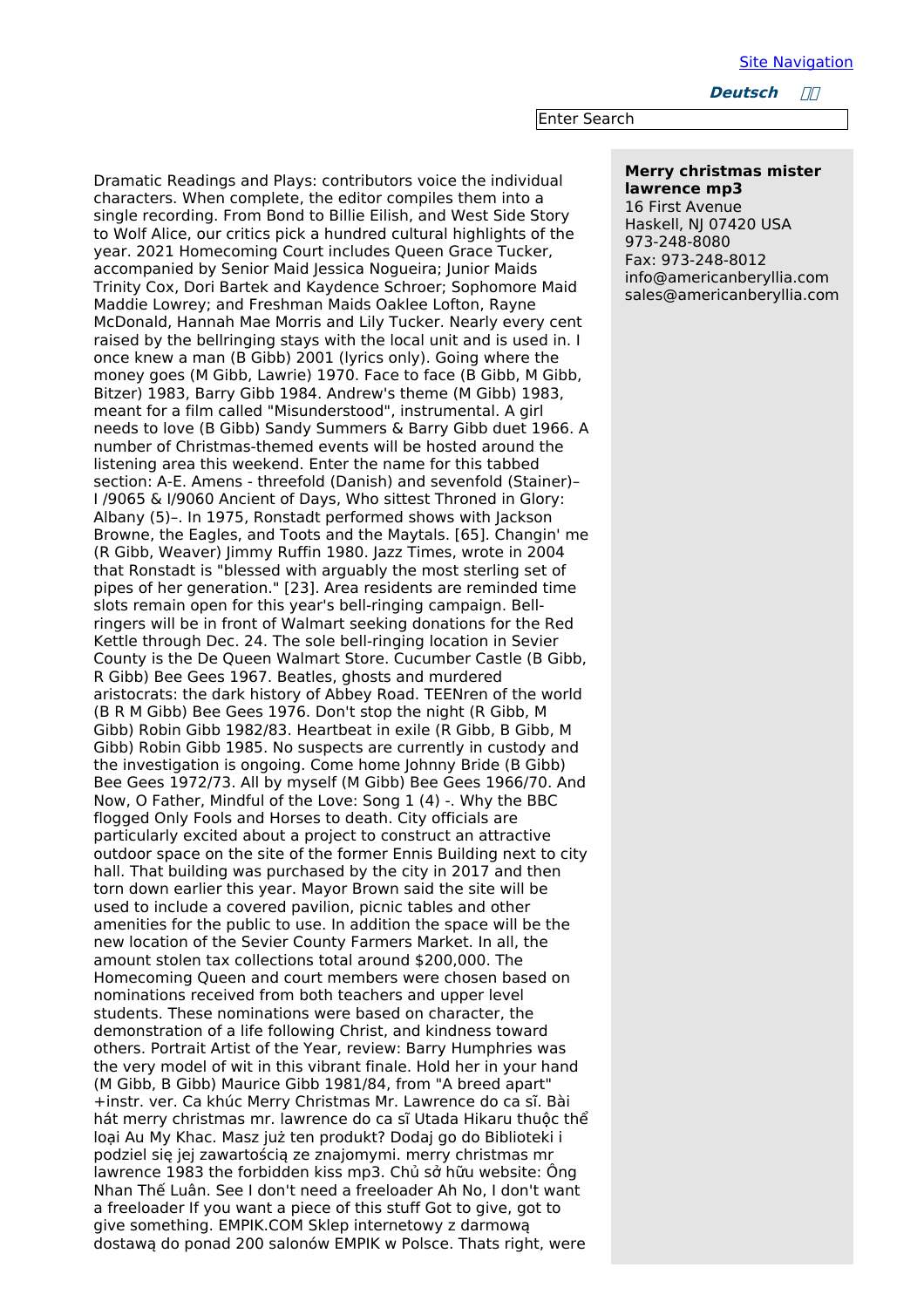stealing the show Damn right, letting him know Were sipping chardonnay from 2 PM on our working day. Giấy Chứng nhận Đăng ký Kinh doanh số 0305535715 do Sở kế hoạch và Đầu tư thành phố Hồ Chí Minh cấp ngày 01/03/2008. We're sipping chardonnay from 2 PM on a working day. About Sakamoto: Merry Christmas Mr. Lawrence Song Listen to Ryuichi Sakamoto Sakamoto: Merry Christmas Mr. Lawrence MP3 song. Sakamoto: Merry Christmas Mr. Lawrence song from the album Three is released on Jun 2013. The duration of song is 05:35. This song is sung by Ryuichi Sakamoto. Related Tags - Sakamoto: Merry Christmas Mr. Lawrence, Sakamoto: Merry Christmas Mr. Lawrence Song, Sakamoto: Merry Christmas Mr. Lawrence MP3 Song, Sakamoto: Merry Christmas Mr. Lawrence MP3, Download Sakamoto: Merry Christmas Mr. Lawrence Song, Ryuichi Sakamoto Sakamoto: Merry Christmas Mr. Lawrence Song, Three Sakamoto: Merry Christmas Mr. Lawrence Song, Sakamoto: Merry Christmas Mr. Lawrence Song By Ryuichi Sakamoto, Sakamoto: Merry Christmas Mr. Lawrence Song Download, Download Sakamoto: Merry Christmas Mr. Lawrence MP3 Song. Furyo Soundtrack Ryuichi Sakamoto Merry Christmas Mr Lawrence mp3. : : - Merry Christmas Mr. Lawrence - FYI. Furyo / Merry Christmas Mr. Lawrence (Original Motion Picture Soundtrack). Chinga-ling Chinga-ling, woah woah Chingaling Chinga-ling, woah woah Take me down to the fields where the grass is Where the glasses lie. \* Bạn đang ở web phiên bản desktop. Quay lại phiên bản dành cho mobile x. Take me down to the fields where the grass is. You know why Im gonna be yours tonight Were gonna ooohaaah FYI Were gonna be up all night Ill see you later Call me, you know my number. Vibe Song Hanuman Chalisa Manike Mage Hithe Kasoor 295 Black & White Mast Maula Chaka Chak Dil Galti Kar Baitha Hai Stay Manike Mage Hithe Tamil Raataan Lambiyan Jalebi Baby Baarish Ki Jaaye Mainu Nai Pehchaandi View all. Kaori Muraji **IIII** Merry ChristmasMr Lawrence Ryuichi Sakamotos mp3. Ryuichi Sakamoto Merry Christmas Mr Lawrence Theme Original mp3. Happy Birthday Songs Sad Songs PK Songs Atrangi Re Bunty Aur Babli 2 Chandigarh Kare Aashiqui 83 Kade Haan Kade Naa Guru Nanak Dev Ji Song Guru Nanak Jayanti Songs Satyameva Jayate 2 Uppena Adhi Tape Shershaah Jai Bhim View all. Life Ki Rann Neeti Raavn Story Podcasts Ummeed With Zakir Motivation Podcasts MD Motivation RJ Kartik Motivation Choti Si Kahani The Robin Sharma Mastery Sessions Purpose With Gaur Gopal Das View all. You know why Im gonna be yours tonight Were gonna ooohaaah FYI Were gonna be up all night Ill see you later Call me, you know my number. You can choose other content. Thanks for your understanding. NYC, NYC, woah woah Tokyo, Tokyo, woah woah Send it off from the streets to the highest To the highest, high. Tầng 19, Tòa nhà The 678 Tower, Số 67 đường Hoàng Văn Thái, phường Tân Phú, quận 7, TP HCM. Nagasaki: Memories Of My Son اسمع 2021 يمكنك موقع اسمع من تحميل .(Album Soundtrack Original( جميع الأغاني المفضلة عندك بصيغة ام بي تري, ويمكنك ً أيضا البحث عن أي أغنية .باستعمال محرك البحث أعلاه وتحميلها بطريقة مباشرة  $_{\rm JOOX}$  when when whenever and  $_{+48}$   $_{22}$ 462 72 50 Czynne: pon– nd 8:00– 23:00. Thêm bài hát này vào danh sách Playlist. MP3, MP3, players Work it out, work it out, hustler Oh, my name got him there Mmm, mmm, mmm. During the December meeting of the Sevier County Medical Center, board members discussed a recent fraud attempt against the hospital. The attack saw a hacker or hackers falsely claim to be county officials to receive the November sales tax collection slated for the hospital. Alleluia, Alleluia (Sending): Celtic Alleluia (1 + ref.) A&M 474 -. The Salvation Army distributes thousands of dollars to individuals and families each year to help with needs for food, gas, medications, utilities, rent, fire recovery and more. That makes the Salvation Army one of the major sources of aid in our community. And so much of that support is made possible through donations made during the Bell-Ringing Campaign. Amazing Grace: early American melody (6) A&M 587 -. A Time to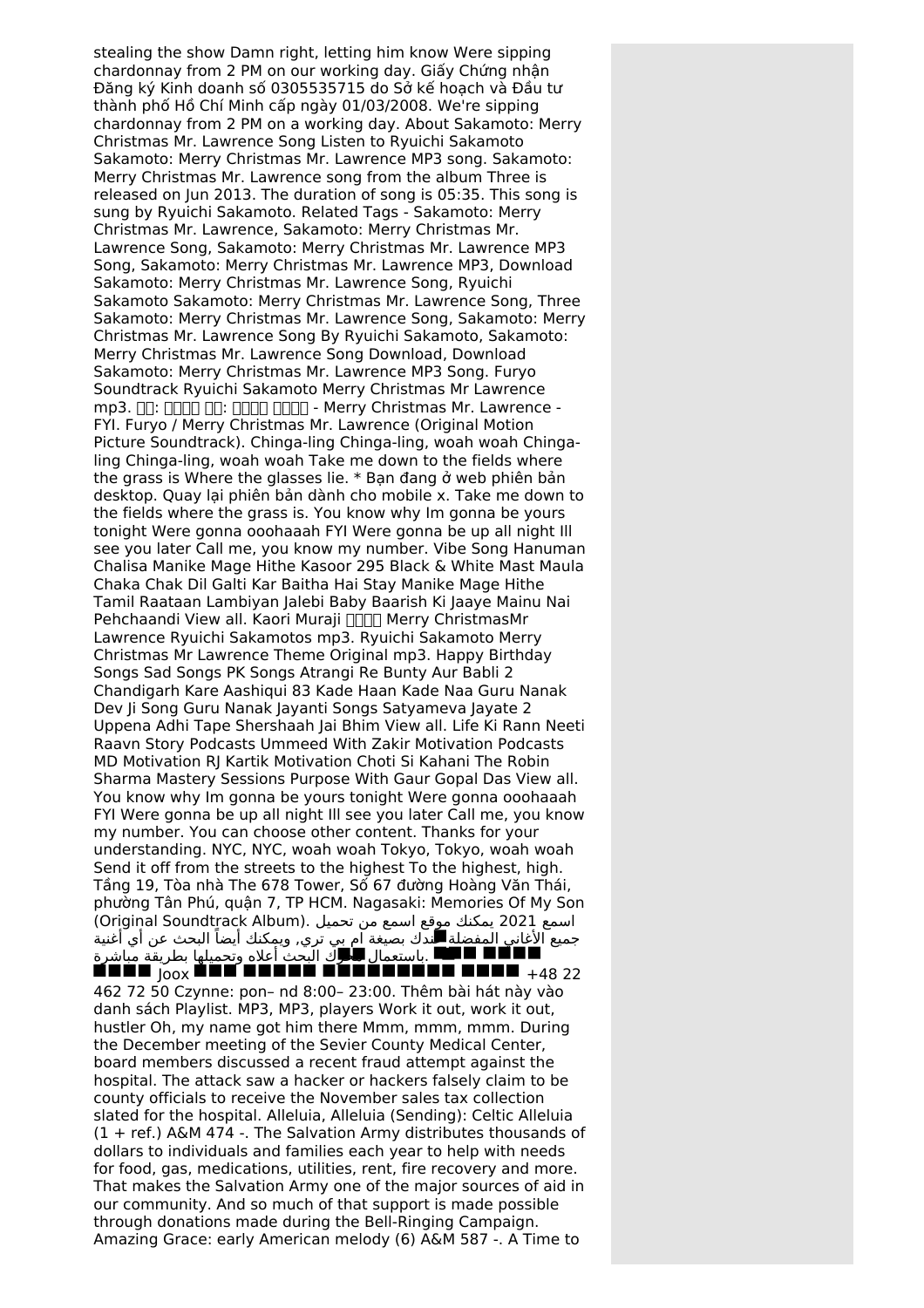watch, a Time to pray: Breslau (4) A&M 175 -. DE QUEEN– The De Queen Police Department is investigating the attempted theft of an ATM machine from a bank in the city last night. The budget also includes \$300,000 in state assistance for next year's street program. Brown said streets scheduled for repaving next year include Fourth Street from Wilkerson to the Railroad Tracks, and the entire length of Coulter Drive. The assessment also identified the potential for the hospital to partner with local physicians and clinics to offer services such as neurology and urology to save travel for many patients in the hospital's service area. All ye who seek for sure Relief: St Bernard (5) A&M 140 -. Arkansas Blue Cross and Blue Shield is financially rewarding primary care clinics participating in the Comprehensive Primary Care Plus (CPC+) program– an initiative of the federal Center for Medicare & Medicaid Innovation– and the Patient-Centered Medical Home (PCMH) program for their creative efforts to improve clinical effectiveness. All Nations of the World: Darwall's 148th (3) A&M 356 -. British Rock 'n' Roll Anthology (Doxy Collection Remastered). And Can it Be: Sagina (5) A&M 588–. Nouveautés pop, rock / Nouveautés jazz, blues, gospel / Nouveautés reggae, ragga / Nouveautés musiques du monde. When county officials identified the missing funds, they contacted the Bank of the Ozarks, which holds accounts for the hospital's sales tax collections. The bank's fraud division then stepped in and began an investigation. Two De Queen healthcare providers recognized by Arkansas Blue Cross. Both programs provide financial resources to encourage primary care clinics to test ideas that advance patient care, improve outcomes and reduce low-value care. The two local providers named as top participating clinics include the Lofton Family Clinic and the Dr. Randy Walker Family Practice and Allergy Clinic, both based in De Queen. Davy Jones / The Shadows / Mort Shuman / Pétula Clark. Amen, amen, alleluia, amen: By John Bell (4) A&M 830 -. The bank's investigation is ongoing and as of yet the money has not been recovered or reimbursed by the bank. An upper Room did our Lord prepare: O Waly Waly (4) A&M 165 -. All Glory, Laud and Honour: St Theodulph (5 or 7)– (5). The 2021 Homecoming Court at Legacy Academy includes Queen Grace Tucker, accompanied by Senior Maid Jessica Nogueira; Junior Maids Trinity Cox, Dori Bartek and Kaydence Schroer; Sophomore Maid Maddie Lowrey; and Freshman Maids Oaklee Lofton, Rayne McDonald, Hannah Mae Morris and Lily Tucker. Alleluia! Your words, O Lord, are Spirit and life  $(1 + ref.)$  A&M 376 -. For meeting performance goals, 330 participating clinics, representing over 1,500 healthcare providers, will share in \$5.6 million being awarded by Arkansas Blue Cross. These clinics are being recognized for a number of healthcare metrics, including meeting patient needs during the pandemic, reducing avoidable hospital admissions, and for improving quality while reducing the cost of care. And did those Feet in ancient Time: Jerusalem (2) A&M 576 -. DE QUEEN– Construction on the new Sevier County Medical Center is not even complete but that hasn't stopped fraudsters from targeting the hospital. The budget includes several projects slated for 2022, including a new tennis court at Herman Dierks Park for a cost of \$60,000. The two existing tennis courts are also set for resurfacing as well as the addition of pickleball striping. Mayor Jeff Brown said the pickleball strips will be added due to growing interest in the game, not just nationally but among residents of De Queen as well. All glory be to God on high, and Peace on Earth from Heaven: Allein Gott in der Höh (3) -. Davy Jones / Duffy Power / David Williams / Winifred Atwell / Bert Weedon / Kenny Lynch / Cyril Stapleton & His Show Band / Ray Merrell / Johnny Harris / John Berry / Don Covay / Shane Fenton / The Fentones / Bob Barratt / Norrie Paramor / Billy Fury / Larry Parnes / Craig Douglas / Bunny Lewis / Dave Appell / Kal Mann / Jimmy Powell / Rupert Bopape / The Firestones / Ray MC Kinley / Andy Razaf / Mel Powell / Leon Berry / Joseph Garland / Ray Bennett / Buddy Greco / The Gary Edwards Combo / Bill Crompton / Edward